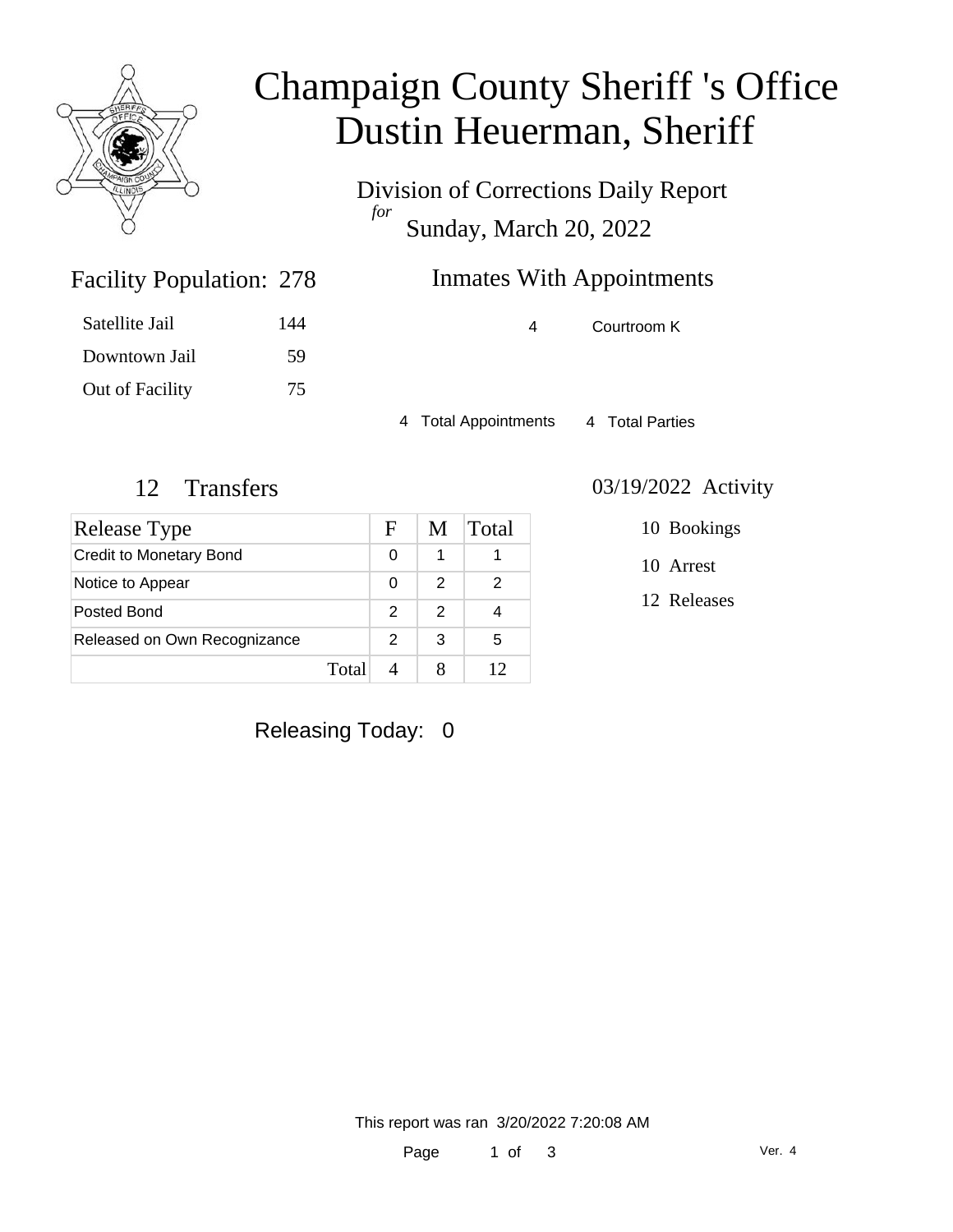

# Champaign County Sheriff 's Office Dustin Heuerman, Sheriff

Division of Corrections Daily Report *for* Sunday, March 20, 2022

#### Custody Status Count

- Electronic Home Dentention 10
	- Felony Arraignment 12
		- Felony Other 1
	- Felony Pre-Sentence 8
		- Felony Pre-Trial 217
	- Felony Pre-Trial DUI 4
	- Felony Sentenced CCSO 4
	- Felony Sentenced IDOC 11
	- Misdemeanor Arraignment 2
		- Misdemeanor Pre-Trial 3
- Misdemeanor Sentenced CCSO 1
	- Petition to Revoke 1
	- Remanded to DHS 4
		- Total 278

This report was ran 3/20/2022 7:20:08 AM